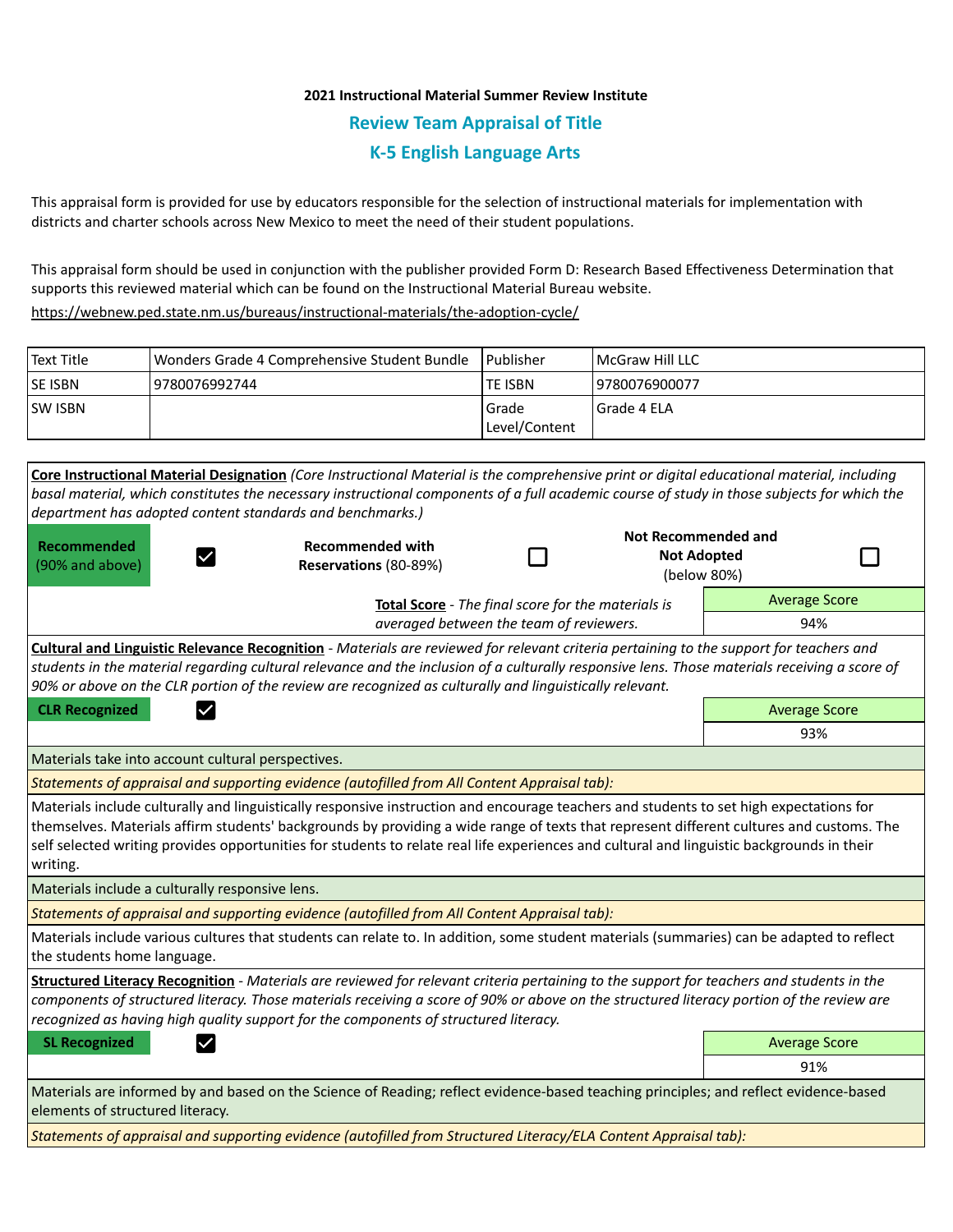Materials are grounded in the science of reading and the typical developmental progression of language skills. Materials are consistently structured where teachers explain, model and guide students through lessons and then provide time for independent practice. In addition, materials provide teachers with diagnostic teaching and formative and summative assessments to help monitor student progress and their need.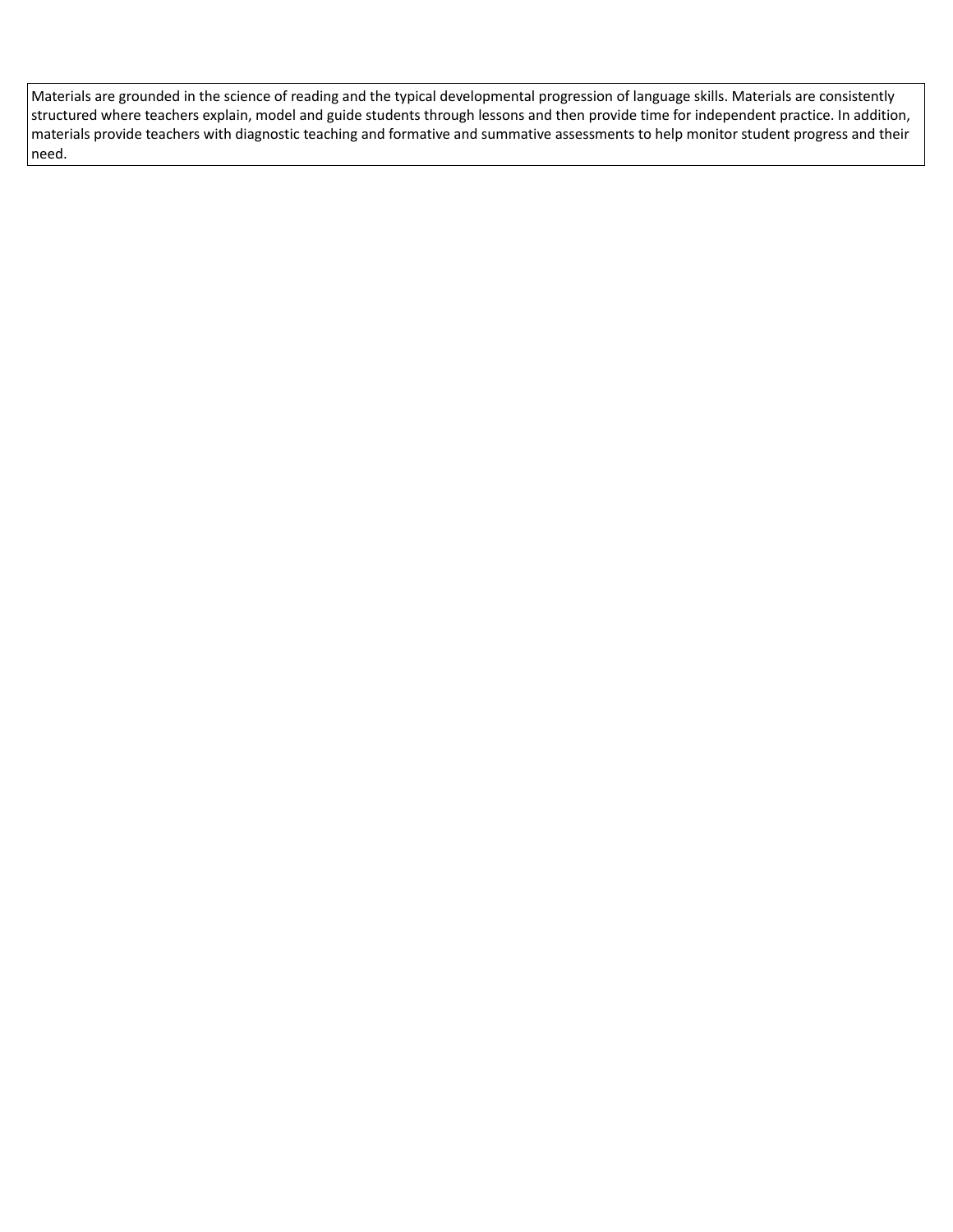**Standards Review** *- Materials are reviewed for alignment with the state adopted content standards, benchmarks and performance standards.*

Average Score

92%

Materials align with grade level ELA standards overall.

*Statements of appraisal and supporting evidence:* 

Materials align with the fourth grade level ELA standards. Included in the materials is a scope and sequence that outlines the progression of standards throughout the year. In addition, learning objectives that are aligned to each standard are present for each lesson for teacher use. Materials offer students a variety of activities in reading, writing, speaking and listening to help support their deep understanding of the ELA standards.

Materials align to reading standards.

*Statements of appraisal and supporting evidence:* 

Materials include a variety of informational and literature texts, including specific genre studies. Formative and summative assessments are available in both print and online versions to check student progress toward the standard. A comprehensive phonics, fluency and comprehension program is embedded within the curriculum.

Materials align to writing standards.

*Statements of appraisal and supporting evidence:* 

Materials include multiple opportunities for students to engage in short term and long term writing projects both in response to the text and independent. Students develop an organized writing plan and sequence with the use of graphic organizers. Revision guides, rubrics and checklists are available for teacher and student use to aid in completion and grading of writing assignments.

Materials align to speaking and listening standards.

*Statements of appraisal and supporting evidence:* 

Materials in the teacher edition provide multiple opportunities for students to engage with the speaking and listening standards. Collaborative conversations and listening and speaking checklists are available to guide students in their small group discussions and whole class presentations.

Materials align to language standards.

*Statements of appraisal and supporting evidence:* 

Materials align to the language standards for fourth grade. Phonics, grammar and spelling activities are available in the Practice Book as well as the Interactive Games and Activities section in the digital portal. Activities encourage student practice and mastery of the language standards.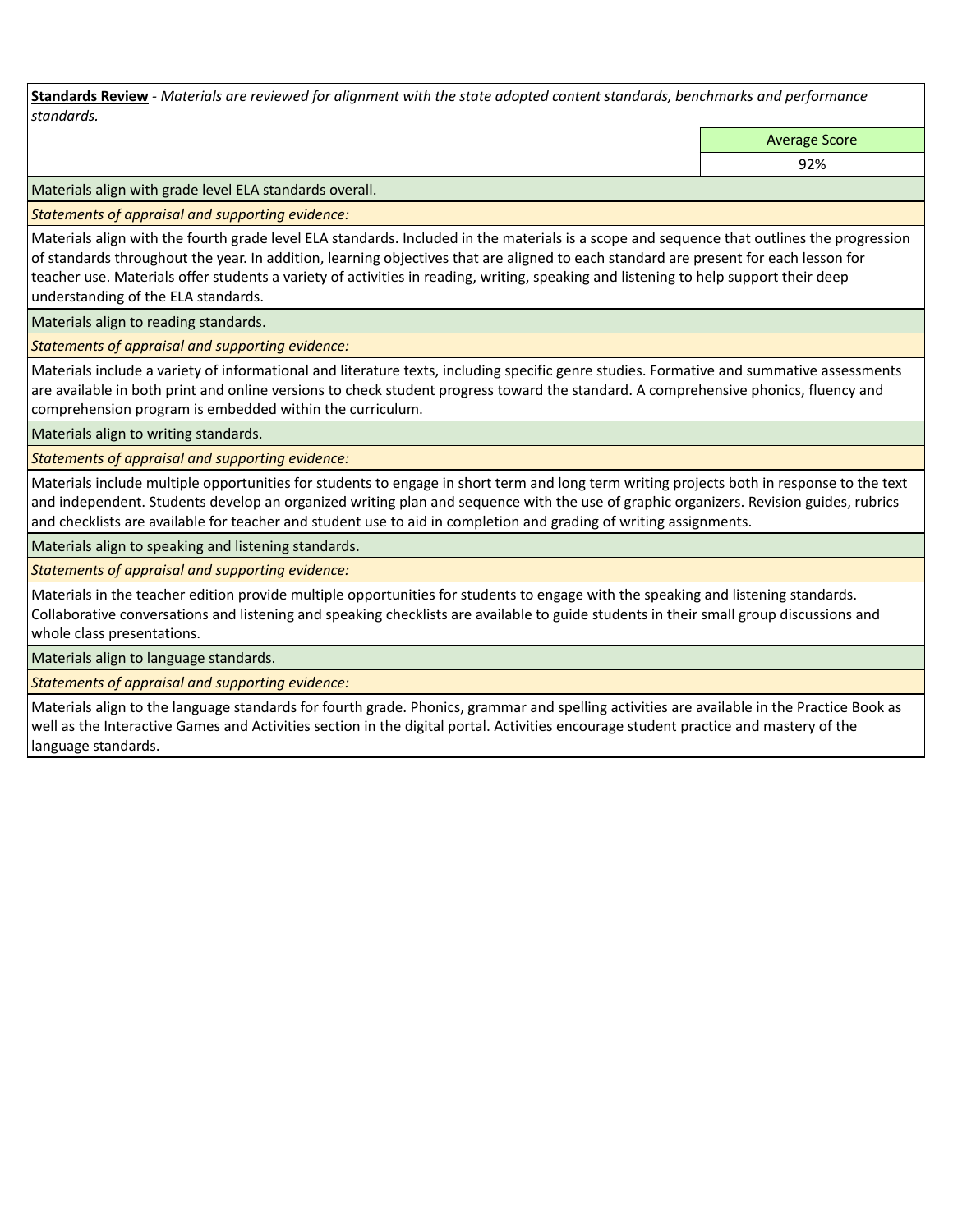**Structured Literacy Review** *- Materials are reviewed for relevant criteria pertaining to the support for teachers and students in the components of structured literacy.*

Average Score

91%

Materials are informed by and based on the Science of Reading; reflect evidence-based teaching principles; and reflect evidence-based elements of structured literacy.

*Statements of appraisal and supporting evidence:*

Materials are grounded in the science of reading and the typical developmental progression of language skills. Materials are consistently structured where teachers explain, model and guide students through lessons and then provide time for independent practice. In addition, materials provide teachers with diagnostic teaching and formative and summative assessments to help monitor student progress and their need.

**ELA Content Review** *- Materials are reviewed for relevant criteria pertaining to the support for teachers and students in the specific content area reviewed.*

Average Score

100%

Materials provide sequential, cumulative instruction and practice opportunities for a full range of foundational skills.

*Statements of appraisal and supporting evidence:* 

The curriculum provides a wide range of materials and exposes students to grade level concepts, with scaffolded differentiation as needed. Materials include daily fluency practice for students with teacher guidance using the check for success to monitor the consolidation of skills. In addition, materials offer assessment opportunities including progress monitoring and summative assessments in reading, writing, speaking and listening.

Materials provide a selection and range of high-quality texts worthy of students' time and attention, exhibiting exceptional craft and thought and/or providing useful information.

*Statements of appraisal and supporting evidence:* 

Anchor texts are provided in the literature anthology and are read over several lessons to encourage close reading routines and to build knowledge in reading, writing, listening and speaking. Each unit is divided into genre studies where students engage with multiple high quality and award winning texts on the same subject/genre.

Questions in the materials are high-quality text-dependent and text-specific questions. The overwhelming majority of these questions are text-specific and draw student attention to the particulars in the text.

*Statements of appraisal and supporting evidence:* 

Students learn the comprehension strategy of asking and answering questions. Materials include text-dependent questions that require students to go back to the text to support their answers.

Materials provide scaffolding and supports to enable students' learning of English language arts.

*Statements of appraisal and supporting evidence:* 

Materials provide teachers with a scaffolded set of questions to present to students. These questions reference different reading skills to help students make deeper connections to the text. Materials provide opportunities for all students to engage with grade level complex texts through scaffolded instruction and additional read aloud materials. Small group differentiated instruction and guides for English Language Learners are embedded within each lesson and align with the provided leveled readers.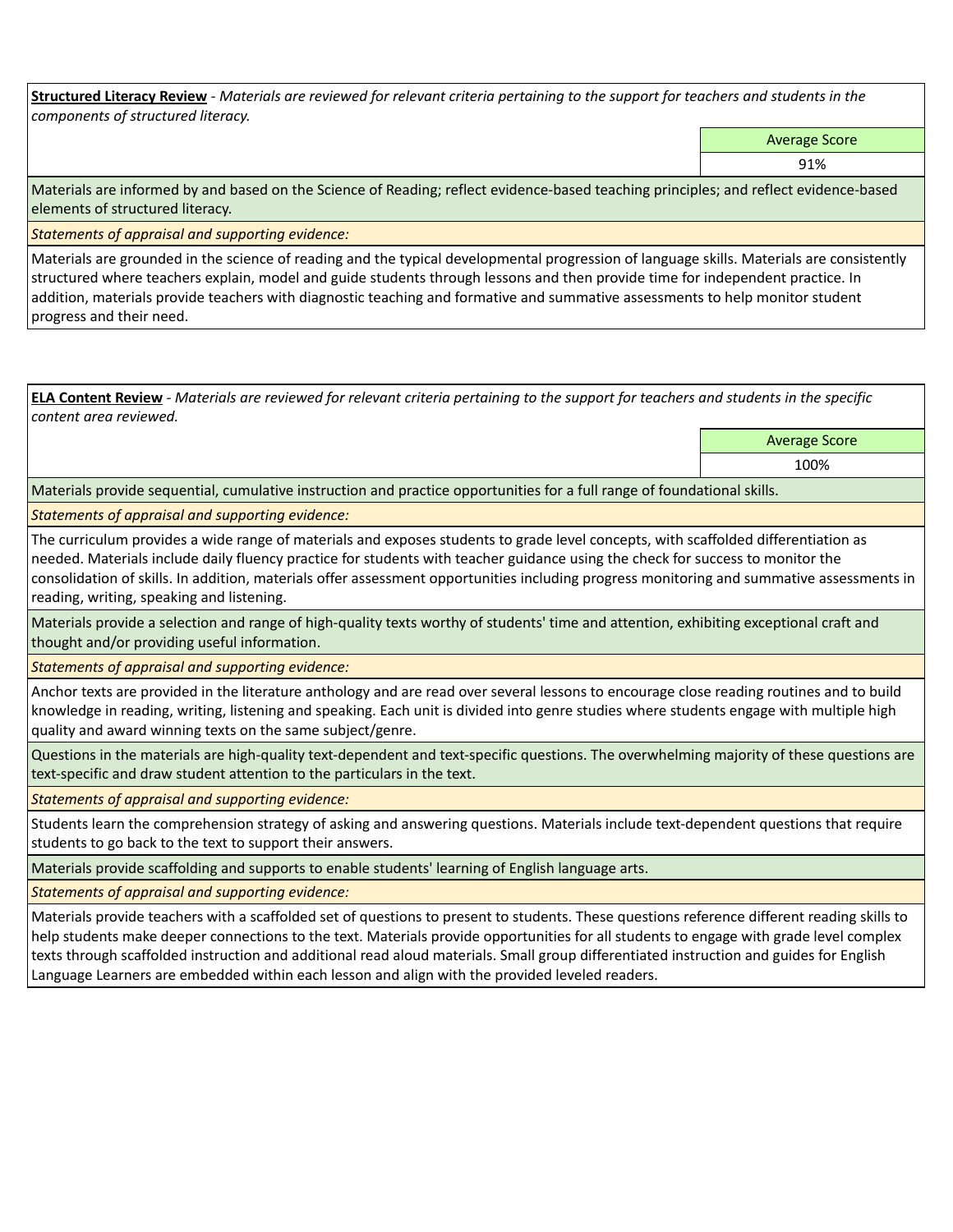**All Content Review** *- Materials are reviewed for relevant criteria pertaining to the support for teachers and students in the material regarding the progression of the standards, lesson structure, pacing, assessment, individual learners and cultural relevance.*

Average Score

96%

Materials are coherent and consistent with the standards that all students should study in order to be college and career ready.

*Statements of appraisal and supporting evidence:*

Materials are coherent and consistent with the fourth grade CCSS. They contain opportunities to practice strategies and skills with technology and real world applications. In addition, materials make meaningful connections between current and previously taught content.

Materials are well designed and take into account effective lesson structure and pacing.

*Statements of appraisal and supporting evidence:*

The scope and sequence provides a clear guide on what standards are being taught in each unit as well as the categories of skills, including genre focus, vocabulary, comprehension, phonics, etc. In the weekly plan it shows the progression of skills and concepts and is intentionally sequenced to include differentiated instruction.

Materials support teacher planning, learning, and understanding of the standards.

*Statements of appraisal and supporting evidence:*

Materials support teachers and students through consistent routines such as the close reading routine, and response to reading routine. Students and teachers have access to digital tools to embed within the the lessons. Weekly lesson plans are included that outline all suggested activities as well as optional resources and all digital tools.

Materials offer teachers resources and tools to collect ongoing data about student progress on the standards.

*Statements of appraisal and supporting evidence:*

Materials include multiple types of formative and summative assessments that are aligned to the standards. Included are assessments, rubrics, and guidance for further instruction and groupings for differentiated instruction for reteaching, on level and extension. Differentiated assessments are available for English Language Learners to meet them at their current language levels. Materials provide students with an end of unit check that integrate standards that were previously taught to assess retention of concepts.

Materials support effective use of technology to enhance student learning.

*Statements of appraisal and supporting evidence:*

Digital tools that are aligned to the current content are outlined in the teacher editions. Games, interactive activities, digital presentations and the Inquiry Space are online tools that deepen students understanding of the content and work to build technology skills, including keyboarding.

Materials can be easily customized for individual learners.

*Statements of appraisal and supporting evidence:* 

Materials contain differentiated instruction for different student populations including approaching, on level, beyond and English Language Learners. Differentiated writing prompts are included to meet grade level standards at the different levels.

Materials give all students extensive opportunities and support to explore key concepts.

*Statements of appraisal and supporting evidence:*

Materials provide support and accommodations for English Language Learners to support their active participation. Students utilize creativity and problem solving skills to create projects and presentations related to specific topics.

Materials take into account cultural perspectives.

*Statements of appraisal and supporting evidence:*

Materials include culturally and linguistically responsive instruction and encourage teachers and students to set high expectations for themselves. Materials affirm students' backgrounds by providing a wide range of texts that represent different cultures and customs. The self selected writing provides opportunities for students to relate real life experiences and cultural and linguistic backgrounds in their writing.

Materials include a culturally responsive lens.

*Statements of appraisal and supporting evidence:*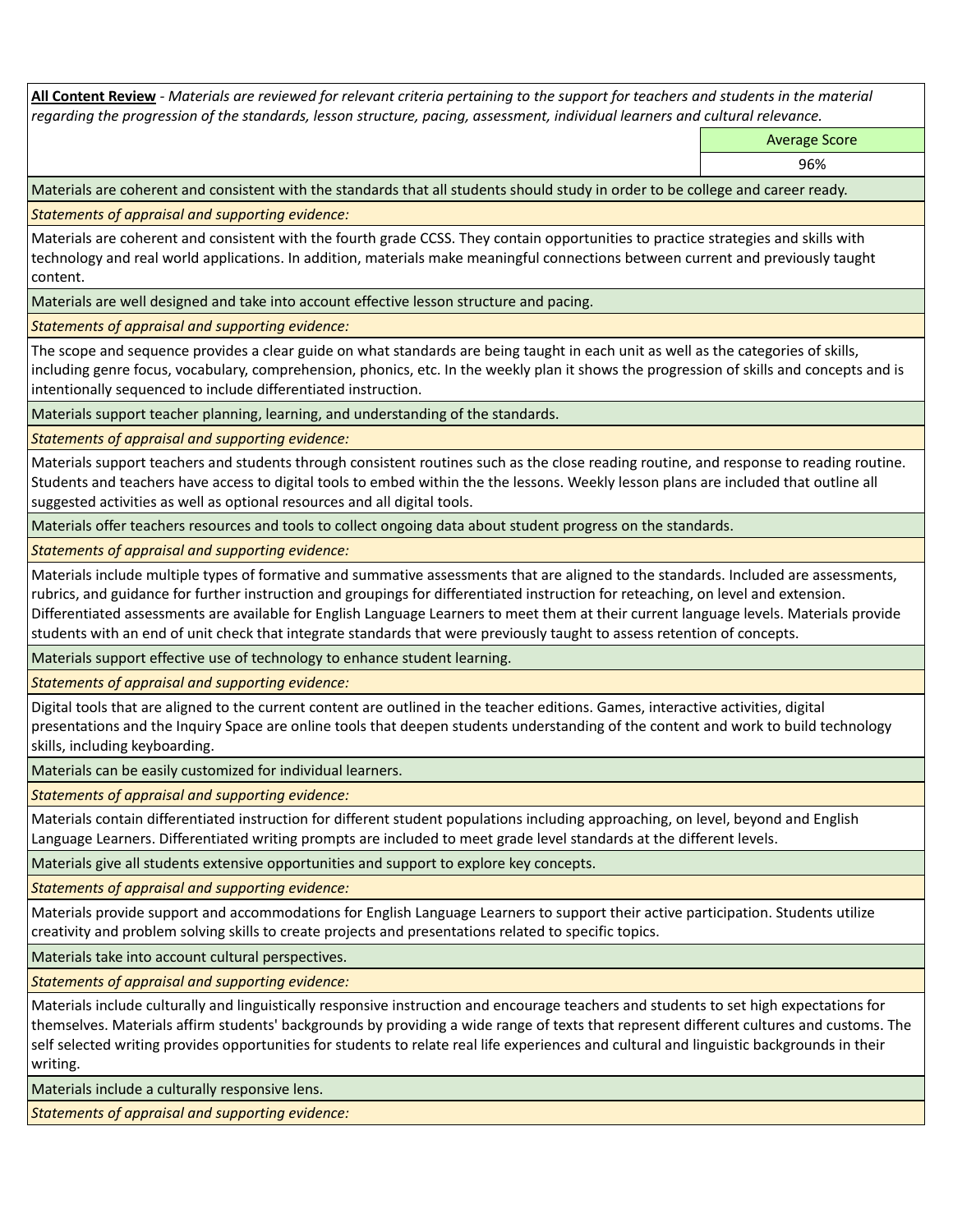Materials include various cultures that students can relate to. In addition, some student materials (summaries) can be adapted to reflect the students home language.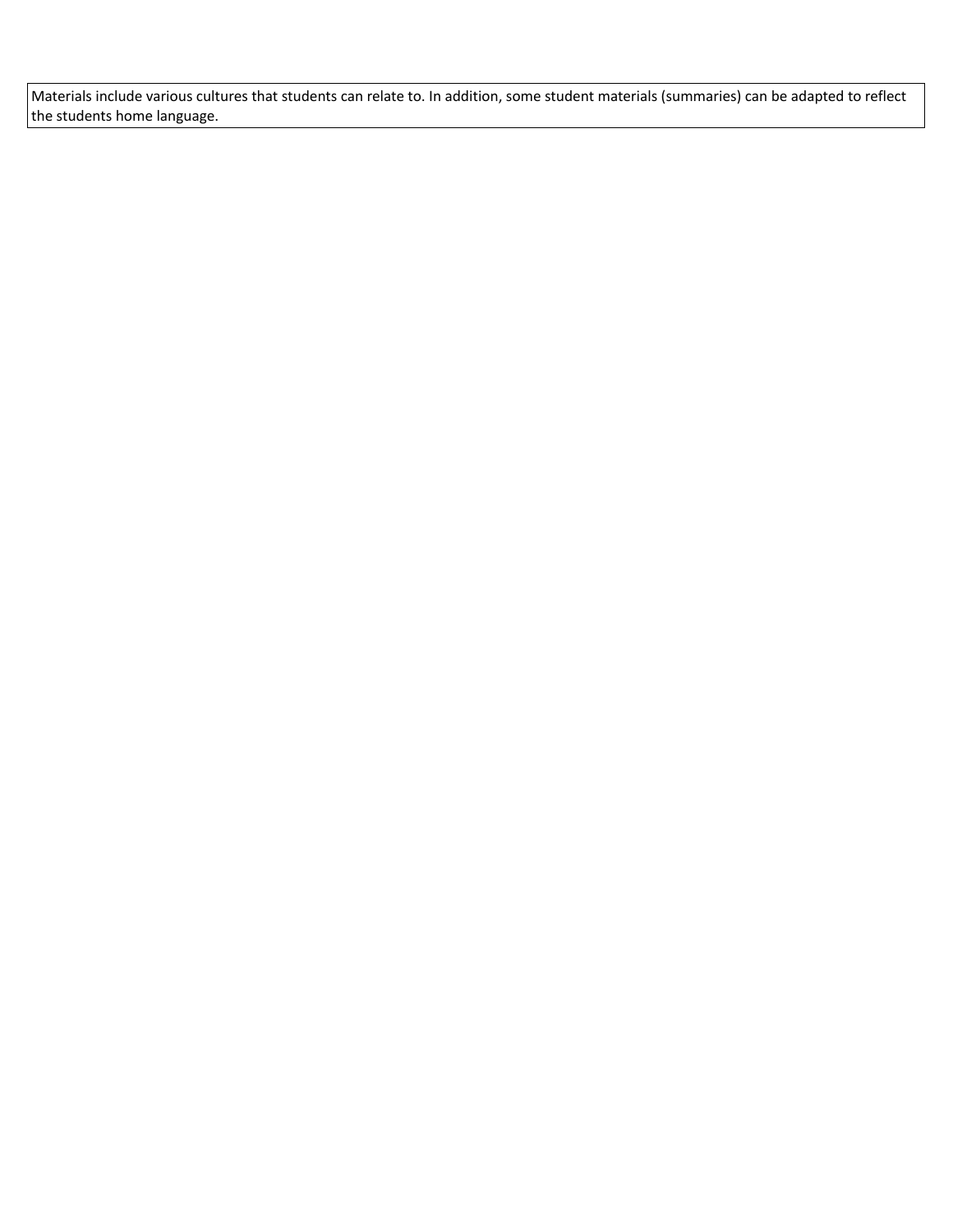**Reviewers' Professional Summation** *- These materials are reviewed by Level II and Level III educators from across New Mexico. The reviewers have brought their knowledge, experience and expertise into the review of these materials. They offer here their individual summary of the material as a whole.*

Reviewer #: 31

*Background and experience:*

Level III K-8 Educator with a TESOL endorsement. I have 6 years of experience in third and fourth grade. I am a National Board Certified teacher with a certification in Middle Child Generalist. In addition, I have worked with the state in their creation of the NMIS and the NMIS 2.0 and I am currently serving as an NMIS Champion for the state.

## *Professional summary of material:*

The Wonders Fourth grade curriculum provides ample opportunities for students to engage with high quality, engaging texts and supporting materials that are aligned to the fourth grade CCSS. Wonders is broken up into 6 units that cover the course of the year. Each unit is split into 3 separate genre studies. which include informational and literature texts in both a Reading Writing Companion consumable book as well as a hardcover Literature Anthology. Each genre study is concluded with a spiraled week of instruction to measure student progress toward mastery. The curriculum includes a detailed scope and sequence that outlines the progression of standards throughout the year, in addition to weekly lesson plans and differentiated instruction guides to aid in teacher planning. Phonics, fluency, comprehension skills, spelling, grammar and writing are also integrated within the curriculum and are embedded with various digital tools and games to help students gain a deeper understanding of the material. Writing instruction in particular is embedded throughout the curriculum with small writing projects as well as larger culminating projects that work through the writing process. The Wonders curriculum is aligned, easy to use and contains significant supplemental material to help teachers meet the ever changing needs of their students.

Reviewer #: 32

*Background and experience:*

Level 3 Teacher with 18 years teaching experience in elementary education. Teaching endorsements in Bilingual Education, Gifted Education, and TESOL. Bachelor's degree in Elementary Education and Master's degree in Guidance and Counseling School Counseling and Licensed Professional Counseling. In addition, I have worked with the state in the creation of the NMIS.

*Professional summary of material:*

Wonders fourth grade curriculum is aligned with CCSS standards in ELA. The curriculum addresses comprehension skills, phonics, fluency, grammar, spelling, writing, speaking, and listening standards. The curriculum includes a scope and sequence and weekly lesson plans that clearly shows the progression of standards for the year and week. Differentiated instruction guides are included to offer support for English Language Learners, students that are approaching level, on level, and beyond. Wonders provides high quality materials in a wide range of lexile levels for students to deepen understanding. Students are given opportunities to revisit and practice previously taught skills in the spiral review to ensure mastery of the content. Writing instruction is included in every lesson with students engaging in short term and long term writing projects. Students practice speaking and listening skills when presenting projects, in peer conversations, collaborative conversations, and class discussion. Students have access to both speaking and listening rubrics to aid in the mastery of these skills. Embedded in the curriculum are a variety of digital tools, games, and videos to help students be actively engaged learners. The materials also provide additional activities for culturally relevant lessons. Materials include multiple types of formative and summative assessments that are aligned to the standards in both print and digital formats.

Reviewer #: 33

*Background and experience:*

Level 2 teacher with 7 years of experience teaching elementary education. Teaching endorsements in ELA and TESOL.

*Professional summary of material:*